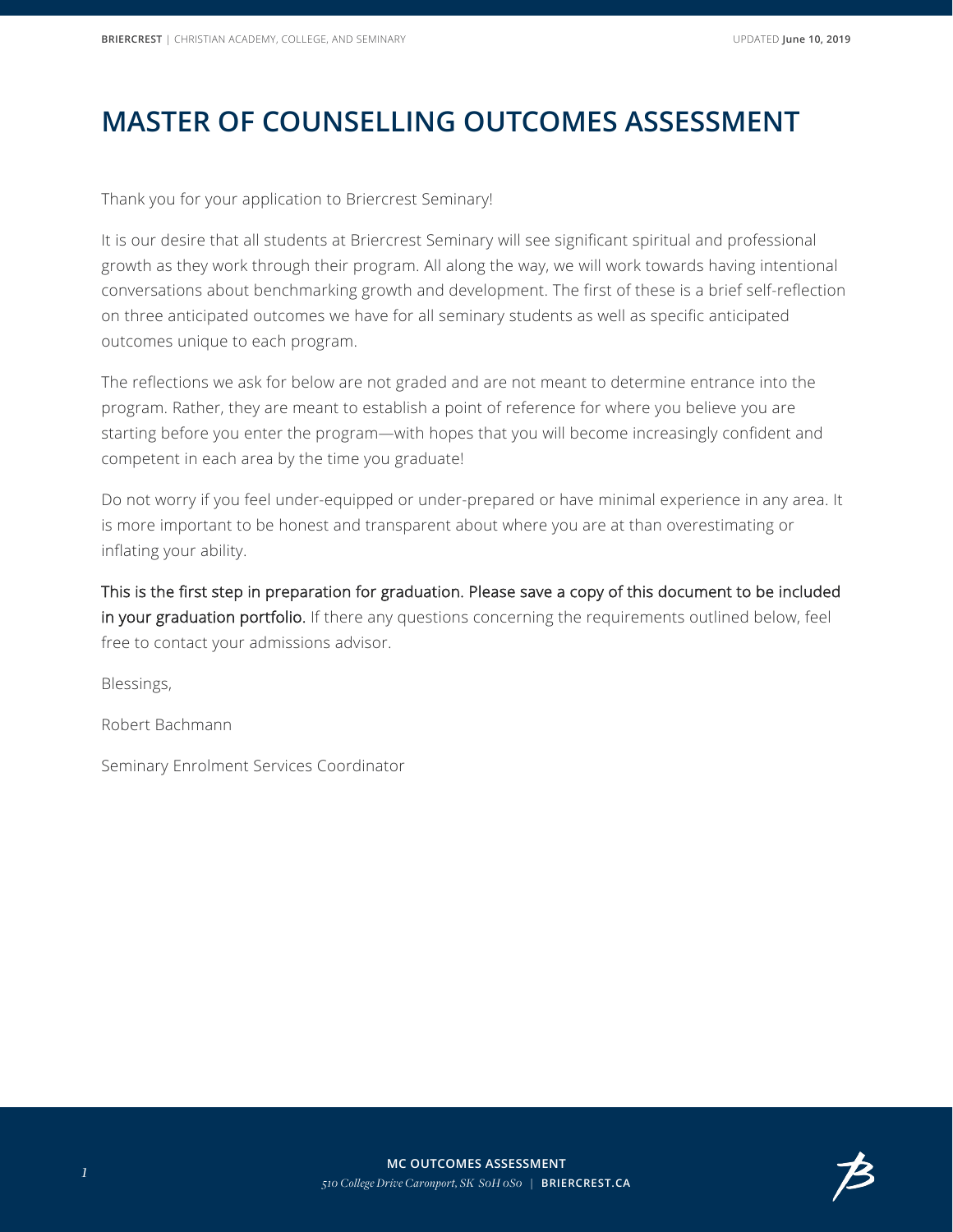## **SEMINARY OUTCOMES**

*I.* Reflect on your current confidence and ability to articulate an evangelical theology that arises out of scripture and finds expression in all areas of life and ministry.

Choose a score from 1–10 (1 being low, 10 being high). 1

Provide a brief statement on why you selected this rating (max. 300 words).

*II.* Reflect on your preparedness for serving the local church and its global mission.

Choose a score from 1–10 (1 being low, 10 being high). 1

 $\left| \cdot \right|$ 

Provide a brief statement on why you selected this rating (max. 300 words).

*III.* Reflect on your maturity as a disciple of Jesus by focusing on the fruit as may be presentable and identified by others who know you.

Choose a score from 1–10 (1 being low, 10 being high). 1



Provide a brief statement on why you selected this rating (max. 300 words).